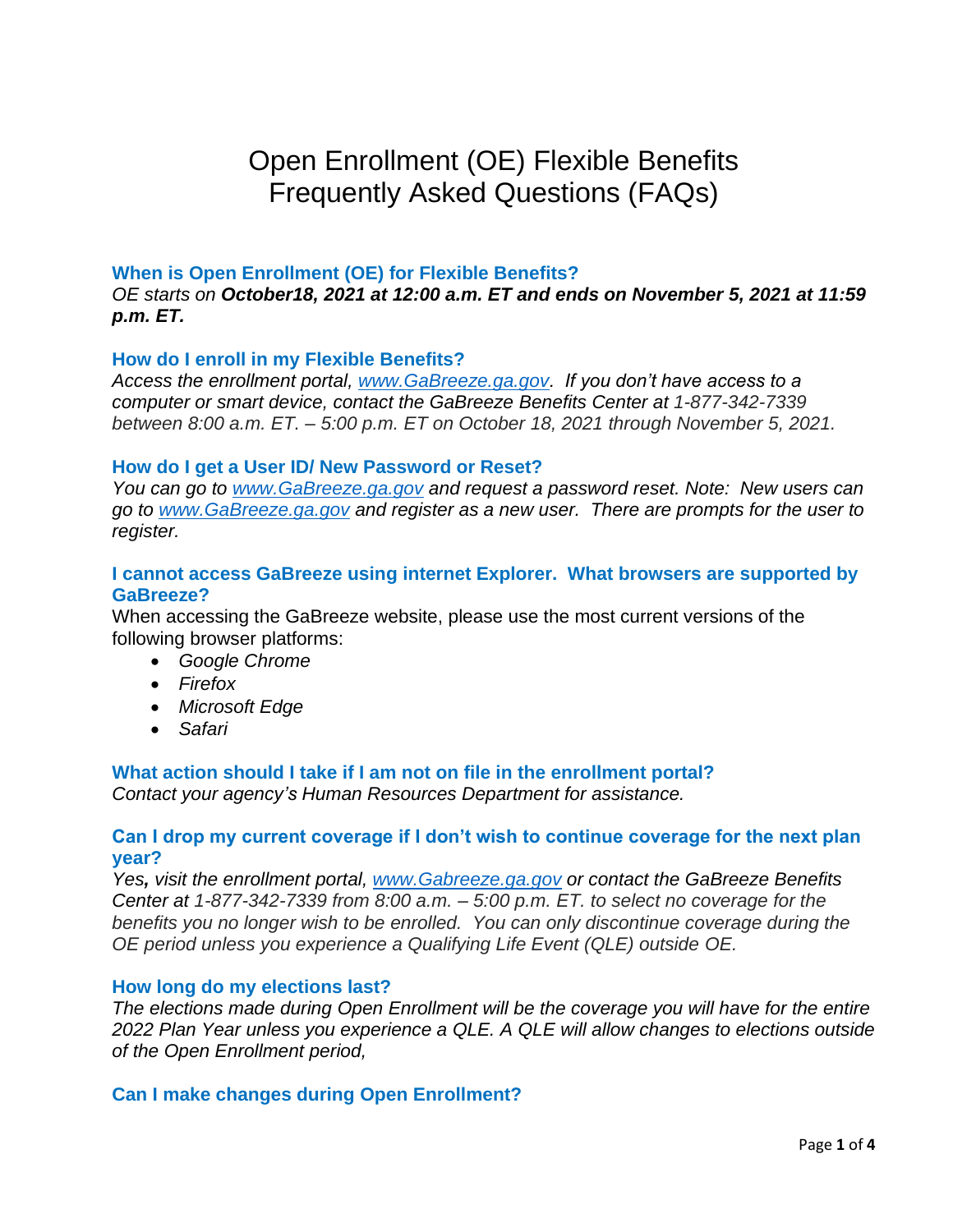*Yes, you can access the enrollment portal as many times as needed to make changes or verify enrollment. However, changes are not permitted after November 5, 2021 at 11:59 p.m. ET for the next plan year.* 

# **Who do I contact if I have questions about enrollment or the Flexible Benefits options?**

*Contact the GaBreeze Benefits Center for enrollment questions. If you have questions regarding the Flexible Benefits Options, please contact the Flexible Benefits vendors. Note: Most questions can be answered by reviewing the "You Decide" booklet. The "You Decide" booklet is available on the GaBreeze website, [www.GaBreeze.ga.gov](http://www.gabreeze.ga.gov/) or the Team Georgia website, [http://team.ga.gov/my-benefits/.](http://team.ga.gov/my-benefits/)* 

# **I'm on leave without pay (LWOP), what happens to my Flexible Benefits?**

*A1* When you are on LWOP, you will receive a direct billing from GaBreeze for your Flexible Benefits. You must pay the premium(s) to avoid cancellation of your Flexible Benefits. You can only discontinue Flexible Benefits coverage during Open Enrollment 2021 for Plan Year 2022. Effective January 1, 2022, upon *return from LWOP, you will have 31 days to contact GaBreeze to re-enroll or make changes in your Flexible Benefits.*

*A2 If you are on family medical leave (FML) without pay, you will receive a direct billing from GaBreeze. You will need to pay the direct billing to avoid cancellation of your Flexible Benefits. While out on FML without pay during the Open Enrollment period, you will not be allowed to participate in Open Enrollment. Effective January 1, 2022, upon return from FML, you will have 31 days to contact GaBreeze to re-enroll or make changes in your Flexible Benefits.*

## **How do I request a name change?**

*You must contact your Human Resources* department *to have your name changed.*

## **How will I know if my elections were recorded properly?**

*After you have completed your enrollment online you will receive a "Completed Successfully" message along with a confirmation number. Please review, confirm elections and dependents are accurate, print and maintain for your records. If you are enrolling through the Benefits Center, you will receive a confirmation statement in the mail. You will also receive a confirmation of your enrollment via the email address you provided to GaBreeze.*

## **What happens if I don't participate in Open Enrollment?**

*If you are currently enrolled in Flexible Benefits, these benefits will roll over to the next plan year. Note: Employees currently enrolled in the Flexible Spending Accounts (Health Care and Dependent Care) must actively enroll. The current designated FSA amounts will not automatically rollover for the next plan year, January 1, 2022 – December 31, 2022. If employees do not make a Flexible Spending Account election during Open Enrollment,*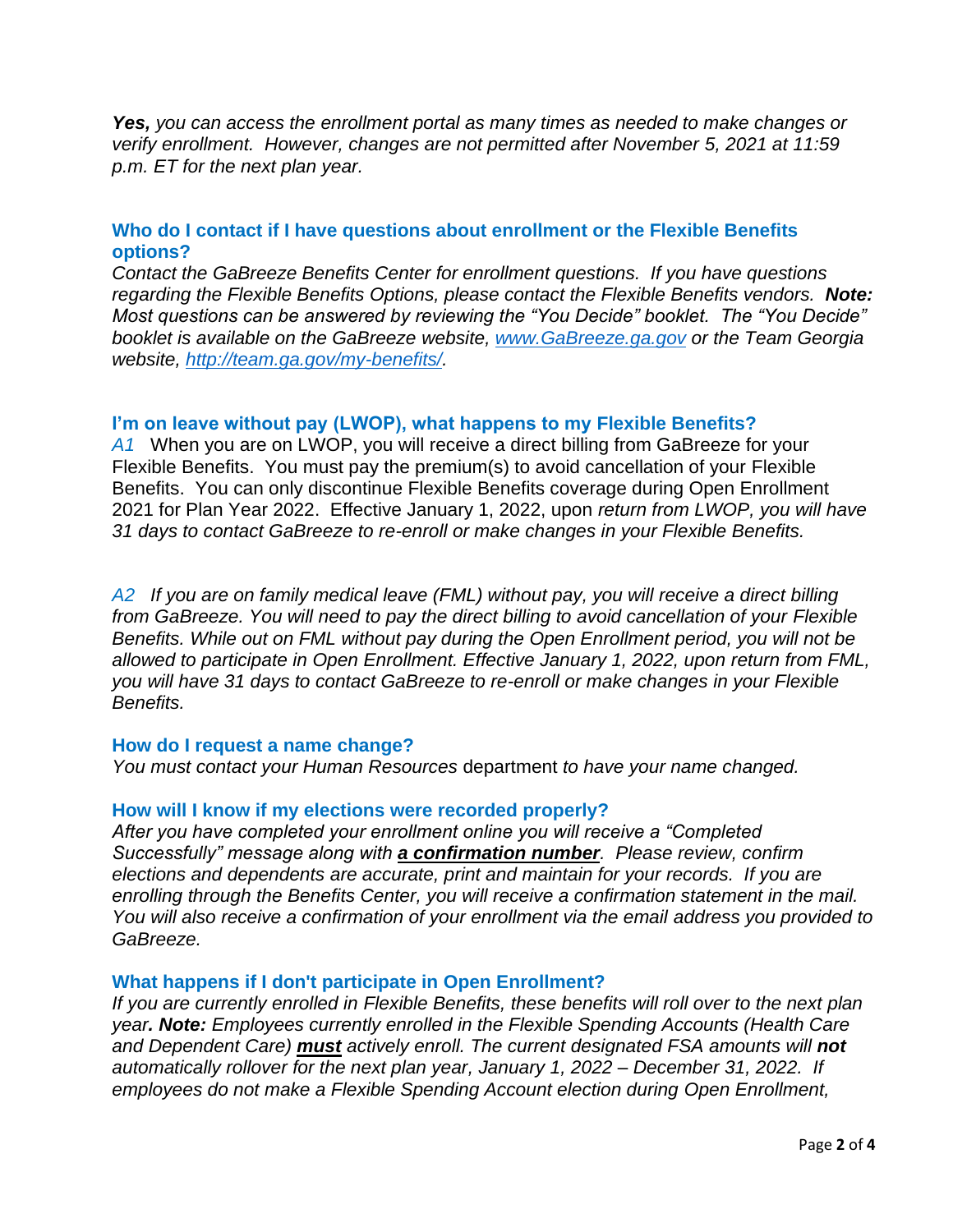*Flexible Spending Account coverage will end December 31, 2021. This includes both Health Care Spending and Dependent Care Spending Accounts.* 

#### **I'm a Retiree, how do I keep my dental?**

*If there are no changes, there's nothing for you to do. Your dental benefits will continue through the next plan year.*

*Note: Retirees are encouraged to access the GaBreeze website or contact GaBreeze Benefits Center to review their dental plan. If a Retiree returns to an active benefits eligible position, they must access GaBreeze to re-enroll in the dental coverage as an active employee. Your retiree dental coverage will automatically terminate. You are also eligible to enroll in any of the other Flexible Benefits plan options as an active employee.* 

## **Can I enroll or make changes to my health insurance through the GaBreeze enrollment portal?**

*No, employees and retirees will need to access the State Health Benefit Plan (SHBP) enrollment portal.*

#### **I'm a Retiree not currently enrolled in dental, how do I pick it up?**

*Retirees must be enrolled in a dental option prior to their retirement, to be eligible to participate in the Retiree Dental Option Change Period (ROCP).*

## **I have added my dependents during OE. Do I need to submit their birth certificate and marriage license?**

*The DOAS Human Resources Administration- Flexible Benefits reserves the right to request documentation at a later date. Employees need to ensure that the names of the dependent(s) they want to cover are listed and are selected by checking the box next to their names. If a dependent's name is not checked, that dependent will not have coverage.* 

#### **How do I provide Evidence of Insurability?**

*If Evidence of Insurability is required, a message will appear on the employee's GaBreeze home page to access the Statement of Health (SOH) form. The Statement of Health is an electronic form. There are no paper SOH forms.*

#### **Can I cover my grandchildren?**

*You MUST have legal custody/guardianship.*

#### **Who can I cover under my benefits?**

*Please reference the "You Decide" booklet for the list of eligible dependents.*

## *How can I obtain dental and vision ID cards?*

*If you are enrolling for the first time or making changes, ID cards will automatically be mailed to you. Otherwise, contact the Flexible Benefits vendor or print an ID card from the vendor's website.*